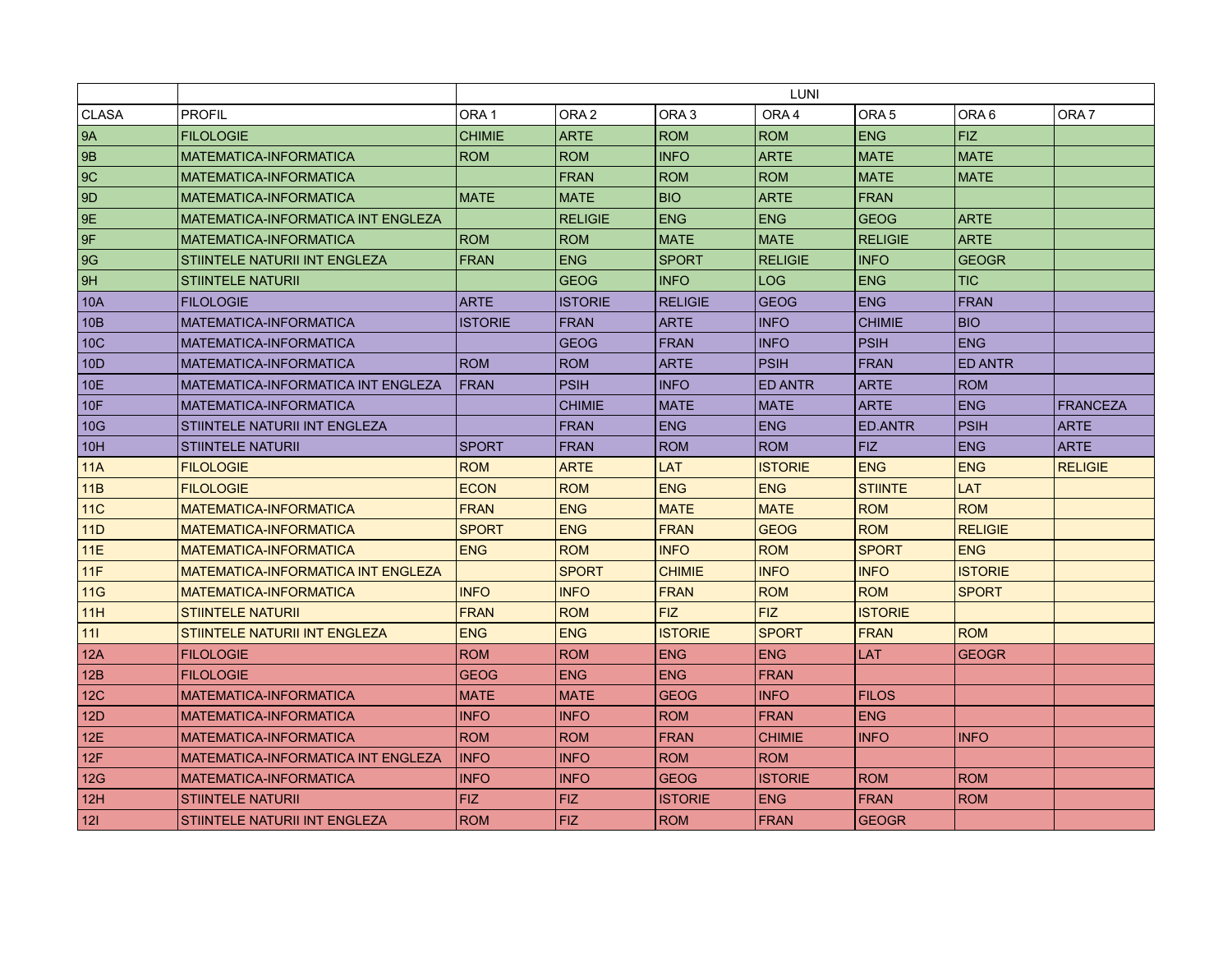|                 |                                           | <b>MARTI</b>     |                  |                  |                |                  |                  |                  |
|-----------------|-------------------------------------------|------------------|------------------|------------------|----------------|------------------|------------------|------------------|
| <b>CLASA</b>    | <b>PROFIL</b>                             | ORA <sub>1</sub> | ORA <sub>2</sub> | ORA <sub>3</sub> | ORA4           | ORA <sub>5</sub> | ORA <sub>6</sub> | ORA <sub>7</sub> |
| 9A              | <b>FILOLOGIE</b>                          | LAT              | <b>MATE</b>      | <b>TIC</b>       | <b>ARTE</b>    | <b>ROM</b>       | <b>ROM</b>       |                  |
| 9B              | MATEMATICA-INFORMATICA                    | <b>ENG</b>       | <b>BIO</b>       | <b>CHIMIE</b>    | <b>TIC</b>     | FIZ.             | <b>BIO</b>       |                  |
| 9C              | MATEMATICA-INFORMATICA                    | <b>FRAN</b>      | <b>INFO</b>      | <b>ARTE</b>      | <b>FIZ</b>     | <b>FIZ</b>       | <b>LOG</b>       | <b>ENG</b>       |
| 9D              | MATEMATICA-INFORMATICA                    |                  | <b>GEOG</b>      | <b>ENG</b>       | <b>CHIMIE</b>  | <b>INFO</b>      | <b>ROM</b>       | <b>ROM</b>       |
| 9E              | MATEMATICA-INFORMATICA INT ENGLEZA        | <b>ROM</b>       | <b>ROM</b>       | <b>ENG</b>       | <b>ENG</b>     | <b>CHIMIE</b>    | <b>TIC</b>       | <b>LOG</b>       |
| 9F              | MATEMATICA-INFORMATICA                    | <b>GEOG</b>      | <b>FRAN</b>      | <b>INFO</b>      | <b>CHIMIE</b>  | <b>FIZ</b>       | <b>FIZ</b>       |                  |
| 9G              | STIINTELE NATURII INT ENGLEZA             | <b>ARTE</b>      | <b>BIO</b>       | <b>FRAN</b>      | <b>CHIMIE</b>  | <b>MATE</b>      | <b>MATE</b>      |                  |
| 9H              | <b>STIINTELE NATURII</b>                  | <b>ROM</b>       | <b>ROM</b>       | <b>ARTE</b>      | <b>FRAN</b>    | <b>ENG</b>       | <b>CHIMIE</b>    |                  |
| 10A             | <b>FILOLOGIE</b>                          | <b>CHIMIE</b>    | <b>FIZ</b>       | <b>ROM</b>       | <b>ROM</b>     | <b>ENG</b>       | <b>ENG</b>       |                  |
| 10 <sub>B</sub> | MATEMATICA-INFORMATICA                    | <b>FIZ</b>       | <b>FIZ</b>       | <b>GEOG</b>      | <b>PSIH</b>    | <b>ENG</b>       | <b>ENG</b>       |                  |
| 10 <sub>C</sub> | MATEMATICA-INFORMATICA                    | <b>ARTE</b>      | <b>FIZ</b>       | <b>FIZ</b>       | <b>TIC</b>     | <b>MATE</b>      | <b>CHIMIE</b>    |                  |
| 10 <sub>D</sub> | MATEMATICA-INFORMATICA                    | <b>INFO</b>      | <b>ENG</b>       | <b>FRAN</b>      | <b>FIZ</b>     | <b>CHIMIE</b>    |                  |                  |
| 10E             | MATEMATICA-INFORMATICA INT ENGLEZA        | <b>ENG</b>       | <b>ENG</b>       | <b>ROM</b>       | <b>ROM</b>     | <b>TIC</b>       | <b>MATE</b>      |                  |
| 10F             | MATEMATICA-INFORMATICA                    | <b>BIO</b>       | <b>PSIH</b>      | <b>INFO</b>      | <b>ENG</b>     | <b>SPORT</b>     | <b>ROM</b>       |                  |
| 10G             | STIINTELE NATURII INT ENGLEZA             | <b>SPORT</b>     | <b>ISTORIE</b>   | <b>MATE</b>      | <b>MATE</b>    | <b>INFO</b>      | FIZ              |                  |
| 10H             | <b>STIINTELE NATURII</b>                  | <b>CHIMIE</b>    | <b>INFO</b>      | <b>BIO</b>       | <b>MATE</b>    | <b>MATE</b>      | <b>PSIH</b>      |                  |
| 11A             | <b>FILOLOGIE</b>                          |                  | <b>LAT</b>       | <b>ROM</b>       | <b>ROM</b>     | <b>ENG</b>       | <b>ENG</b>       | <b>SPORT</b>     |
| 11B             | <b>FILOLOGIE</b>                          |                  | <b>RELIGIE</b>   | <b>ROM</b>       | <b>ROM</b>     | <b>ARTE</b>      | <b>ISTORIE</b>   | <b>ISTORIE</b>   |
| 11C             | MATEMATICA-INFORMATICA                    | <b>RELIGIE</b>   | <b>ROM</b>       | <b>INFO</b>      | <b>INFO</b>    | <b>ISTORIE</b>   | <b>FIZ</b>       |                  |
| 11D             | MATEMATICA-INFORMATICA                    | <b>INFO</b>      | <b>INFO</b>      | <b>MATE</b>      | <b>MATE</b>    | <b>CHIMIE</b>    |                  |                  |
| 11E             | MATEMATICA-INFORMATICA                    | <b>MATE</b>      | <b>MATE</b>      | <b>FIZ</b>       | <b>FIZ</b>     | <b>ROM</b>       | <b>ISTORIE</b>   |                  |
| 11F             | <b>MATEMATICA-INFORMATICA INT ENGLEZA</b> | <b>FRAN</b>      | <b>MATE</b>      | <b>MATE</b>      | <b>ROM</b>     | <b>BIO</b>       | <b>FIZICA</b>    |                  |
| 11G             | <b>MATEMATICA-INFORMATICA</b>             | <b>GEOGR</b>     | <b>CHIMIE</b>    | <b>MATE</b>      | <b>MATE</b>    | <b>ISTORIE</b>   | <b>FRAN</b>      |                  |
| 11H             | <b>STIINTELE NATURII</b>                  | <b>ROM</b>       | <b>ROM</b>       | <b>ED PT SAN</b> | <b>TIC</b>     | <b>MATE</b>      | <b>MATE</b>      |                  |
| 111             | <b>STIINTELE NATURII INT ENGLEZA</b>      |                  | <b>FRAN</b>      | <b>CHIMIE</b>    | <b>BIO</b>     | FIZ.             | <b>FIZ</b>       | <b>TIC</b>       |
| 12A             | <b>FILOLOGIE</b>                          | <b>ISTORIE</b>   | <b>GEOGR</b>     | <b>ROM</b>       | <b>ROM</b>     | <b>LIT UNIV</b>  | <b>ARTE</b>      |                  |
| 12B             | <b>FILOLOGIE</b>                          | <b>FRAN</b>      | <b>FRAN</b>      | <b>ISTORIE</b>   | <b>ISTORIE</b> | <b>ROM</b>       | <b>ROM</b>       | <b>ARTE</b>      |
| 12 <sub>C</sub> | MATEMATICA-INFORMATICA                    | FIZ.             | <b>FIZ</b>       | <b>FRAN</b>      | <b>ENG</b>     | <b>INFO</b>      | <b>INFO</b>      |                  |
| 12D             | MATEMATICA-INFORMATICA                    | <b>MATE</b>      | <b>MATE</b>      | <b>FIZ</b>       | <b>FIZ</b>     | <b>ROM</b>       | <b>ROM</b>       |                  |
| 12E             | MATEMATICA-INFORMATICA                    | <b>MATE</b>      | <b>MATE</b>      | <b>ENG</b>       | <b>ENG</b>     | <b>ROM</b>       | <b>ROM</b>       |                  |
| 12F             | MATEMATICA-INFORMATICA INT ENGLEZA        | <b>CHIMIE</b>    | <b>ENG</b>       | <b>MATE</b>      | <b>MATE</b>    | <b>FRAN</b>      |                  |                  |
| 12G             | MATEMATICA-INFORMATICA                    |                  | <b>SPORT</b>     | <b>FIZ</b>       | <b>FIZ</b>     | <b>ENG</b>       | <b>FRAN</b>      |                  |
| 12H             | <b>STIINTELE NATURII</b>                  | <b>MATE</b>      | <b>CHIMIE</b>    | <b>ENG</b>       | <b>BIO</b>     | <b>FRAN</b>      | <b>RELIGIE</b>   |                  |
| 121             | STIINTELE NATURII INT ENGLEZA             |                  | <b>FIZ</b>       | <b>FIZ</b>       | <b>ENG</b>     | <b>BIO</b>       | BIO              | <b>RELIGIE</b>   |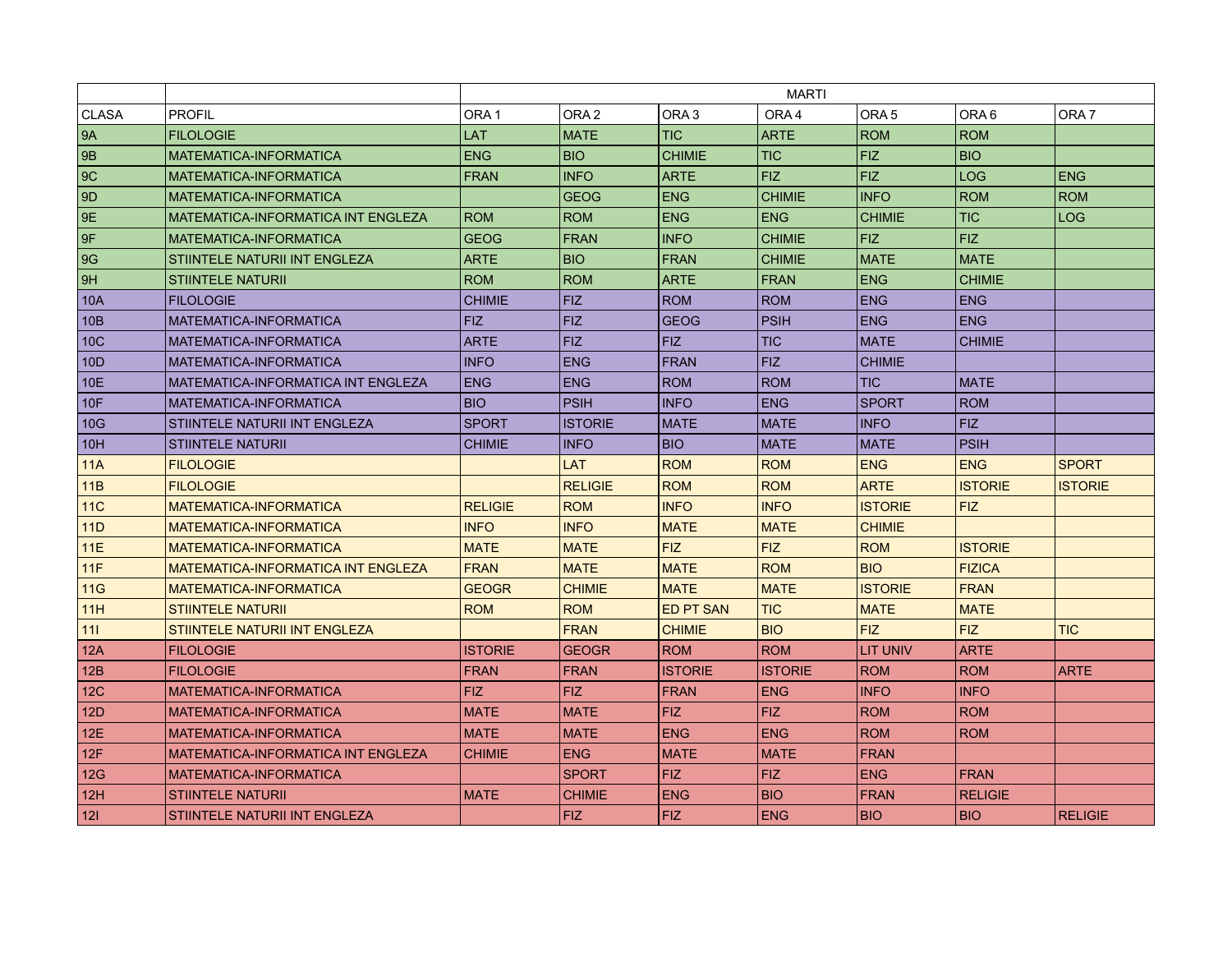|                 |                                           | <b>MIERCURI</b>  |                  |                  |                  |                  |                  |                  |
|-----------------|-------------------------------------------|------------------|------------------|------------------|------------------|------------------|------------------|------------------|
| <b>CLASA</b>    | <b>PROFIL</b>                             | ORA <sub>1</sub> | ORA <sub>2</sub> | ORA <sub>3</sub> | ORA <sub>4</sub> | ORA <sub>5</sub> | ORA <sub>6</sub> | ORA <sub>7</sub> |
| 9A              | <b>FILOLOGIE</b>                          | <b>FRAN</b>      | <b>BIO</b>       | <b>ENG</b>       | <b>RELIGIE</b>   | <b>FIZ</b>       | <b>FRAN</b>      | <b>GEOGR</b>     |
| <b>9B</b>       | MATEMATICA-INFORMATICA                    | <b>ROM</b>       | TIC              | <b>GEOG</b>      | <b>ROM</b>       | <b>FRAN</b>      | <b>MATE</b>      |                  |
| 9C              | MATEMATICA-INFORMATICA                    | <b>GEOG</b>      | <b>CHIMIE</b>    | <b>MATE</b>      | <b>BIO</b>       | <b>ROM</b>       | <b>ROM</b>       |                  |
| 9 <sub>D</sub>  | MATEMATICA-INFORMATICA                    |                  | <b>TIC</b>       | <b>ROM</b>       | <b>ROM</b>       | <b>MATE</b>      | <b>FIZ</b>       | <b>TIC</b>       |
| 9E              | <b>MATEMATICA-INFORMATICA INT ENGLEZA</b> | <b>BIO</b>       | <b>FRAN</b>      | <b>MATE</b>      | <b>MATE</b>      | <b>SPORT</b>     | <b>FIZ</b>       | <b>ISTORIE</b>   |
| 9F              | MATEMATICA-INFORMATICA                    | <b>FRAN</b>      | <b>BIO</b>       | <b>MATE</b>      | <b>CHIMIE</b>    | <b>ENG</b>       | <b>ISTORIE</b>   |                  |
| 9G              | STIINTELE NATURII INT ENGLEZA             | <b>ROM</b>       | <b>ROM</b>       | <b>ENG</b>       | <b>ENG</b>       | BIO              | <b>FIZ</b>       |                  |
| 9H              | <b>STIINTELE NATURII</b>                  | <b>FIZ</b>       | <b>MATE</b>      | <b>MATE</b>      | <b>FRAN</b>      | <b>ISTORIE</b>   | <b>SPORT</b>     |                  |
| 10A             | <b>FILOLOGIE</b>                          | <b>FRAN</b>      | <b>GEOG</b>      | <b>ISTORIE</b>   | <b>ROM</b>       | <b>MATE</b>      | <b>LAT</b>       |                  |
| 10B             | MATEMATICA-INFORMATICA                    | <b>SPORT</b>     | <b>ROM</b>       | <b>ROM</b>       | <b>FRAN</b>      | <b>FIZ</b>       | <b>MATE</b>      |                  |
| 10 <sub>C</sub> | MATEMATICA-INFORMATICA                    | <b>ROM</b>       | <b>ISTORIE</b>   | <b>FRAN</b>      | <b>MATE</b>      | <b>MATE</b>      | <b>FIZ</b>       | <b>SPORT</b>     |
| 10 <sub>D</sub> | MATEMATICA-INFORMATICA                    | <b>MATE</b>      | <b>MATE</b>      | <b>ROM</b>       | <b>GEOG</b>      | <b>SPORT</b>     | <b>RELIGIE</b>   |                  |
| 10E             | <b>MATEMATICA-INFORMATICA INT ENGLEZA</b> | <b>ISTORIE</b>   | <b>FRAN</b>      | <b>FIZ</b>       | <b>CHIMIE</b>    | <b>ENG</b>       | <b>MATE</b>      | <b>RELIGIE</b>   |
| 10 <sub>F</sub> | MATEMATICA-INFORMATICA                    | <b>ROM</b>       | <b>ROM</b>       | <b>MATE</b>      | <b>MATE</b>      | <b>RELIGIE</b>   | <b>GEOG</b>      |                  |
| 10G             | STIINTELE NATURII INT ENGLEZA             | <b>BIO</b>       | <b>CHIMIE</b>    | <b>ROM</b>       | <b>ROM</b>       | <b>ENG</b>       | <b>ENG</b>       |                  |
| 10H             | <b>STIINTELE NATURII</b>                  | <b>MATE</b>      | <b>MATE</b>      | <b>FIZ</b>       | FIZ              | <b>GEOG</b>      | <b>BIO</b>       | <b>SPORT</b>     |
| 11A             | <b>FILOLOGIE</b>                          | <b>FRAN</b>      | <b>FRAN</b>      | <b>ROM</b>       | <b>GEOG</b>      | <b>LIT</b>       | <b>STIINTE</b>   | <b>ROM</b>       |
| 11B             | <b>FILOLOGIE</b>                          | LAT              | <b>ENG</b>       | <b>ENG</b>       | <b>LIT</b>       | <b>FRAN</b>      | <b>FRAN</b>      |                  |
| 11C             | <b>MATEMATICA-INFORMATICA</b>             | <b>ENG</b>       | <b>FIZ</b>       | <b>FIZ</b>       | <b>MATE</b>      | <b>MATE</b>      | FRAN             |                  |
| 11D             | MATEMATICA-INFORMATICA                    |                  | <b>MATE</b>      | <b>MATE</b>      | <b>FIZ</b>       | FIZ              | <b>ROM</b>       | <b>ROM</b>       |
| 11E             | <b>MATEMATICA-INFORMATICA</b>             | <b>ENG</b>       | <b>BIO</b>       | <b>FRAN</b>      | <b>FIZ</b>       | <b>RELIGIE</b>   |                  |                  |
| 11F             | <b>MATEMATICA-INFORMATICA INT ENGLEZA</b> | <b>FIZ</b>       | <b>FIZ</b>       | <b>FRAN</b>      | <b>ENG</b>       | <b>ROM</b>       | <b>ROM</b>       |                  |
| 11G             | <b>MATEMATICA-INFORMATICA</b>             | <b>FIZ</b>       | <b>ROM</b>       | <b>ENG</b>       | <b>MATE</b>      | <b>MATE</b>      | <b>ECON</b>      |                  |
| 11H             | <b>STIINTELE NATURII</b>                  | <b>CHIMIE</b>    | <b>FRAN</b>      | <b>BIO</b>       | <b>ENG</b>       | <b>ECON</b>      |                  |                  |
| 111             | <b>STIINTELE NATURII INT ENGLEZA</b>      | <b>ENG</b>       | <b>ENG</b>       | <b>MATE</b>      | <b>ROM</b>       | <b>ROM</b>       | <b>MATE</b>      |                  |
| 12A             | <b>FILOLOGIE</b>                          | <b>TIC</b>       | <b>ROM</b>       | <b>ENG</b>       | <b>ENG</b>       | <b>FRAN</b>      | <b>RELIGIE</b>   | <b>FILOS</b>     |
| 12B             | <b>FILOLOGIE</b>                          | <b>ED SANAT</b>  | <b>FILOS</b>     | <b>ROM</b>       | <b>ENG</b>       | <b>LAT</b>       | <b>TIC</b>       |                  |
| 12 <sub>C</sub> | <b>MATEMATICA-INFORMATICA</b>             | <b>ROM</b>       | <b>ROM</b>       | <b>CHIMIE</b>    | <b>FRAN</b>      | <b>ISTORIE</b>   | <b>SPORT</b>     |                  |
| 12D             | <b>MATEMATICA-INFORMATICA</b>             | <b>FILOS</b>     | <b>BIO</b>       | <b>GEOGR</b>     | <b>FIZ</b>       | <b>FIZ</b>       | <b>ROM</b>       |                  |
| 12E             | <b>MATEMATICA-INFORMATICA</b>             | <b>MATE</b>      | <b>FIZ</b>       | <b>FIZ</b>       | <b>ISTORIE</b>   | <b>FRAN</b>      | <b>FILOS</b>     | <b>GEOG</b>      |
| 12F             | <b>MATEMATICA-INFORMATICA INT ENGLEZA</b> |                  | <b>MATE</b>      | <b>BIO</b>       | <b>FRAN</b>      | <b>GEOG</b>      | <b>ENG</b>       |                  |
| 12G             | MATEMATICA-INFORMATICA                    | <b>ROM</b>       | <b>ROM</b>       | <b>FRAN</b>      | <b>BIO</b>       | <b>MATE</b>      | <b>MATE</b>      |                  |
| 12H             | <b>STIINTELE NATURII</b>                  | <b>FIZ</b>       | <b>FIZ</b>       | <b>TIC</b>       | <b>BIO</b>       | <b>ROM</b>       | <b>CHIMIE</b>    |                  |
| 121             | STIINTELE NATURII INT ENGLEZA             | <b>MATE</b>      | <b>MATE</b>      | <b>CHIMIE</b>    | <b>TIC</b>       | <b>ROM</b>       | <b>ROM</b>       |                  |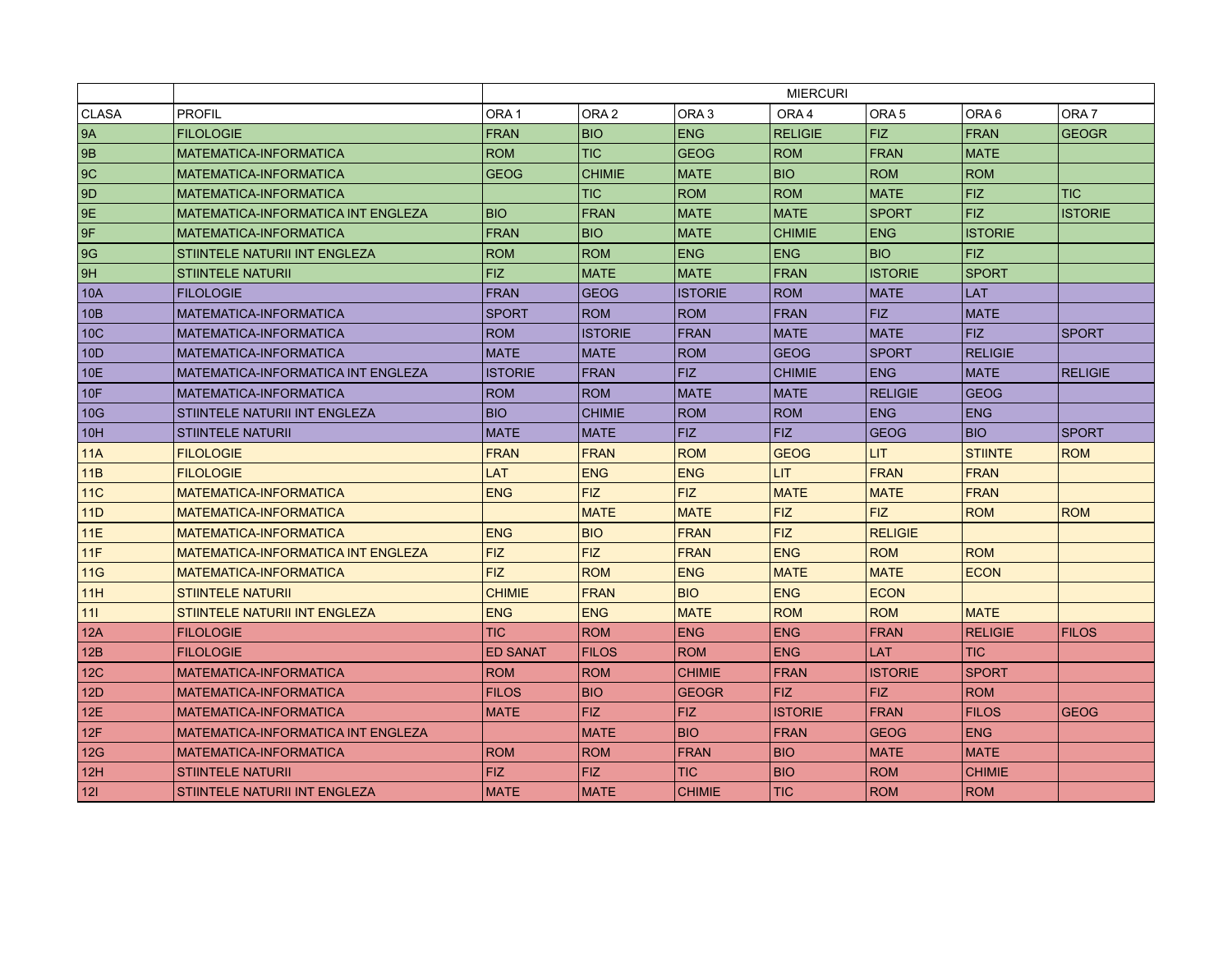|                 |                                           | JOI              |                  |                    |                |                  |                |                  |
|-----------------|-------------------------------------------|------------------|------------------|--------------------|----------------|------------------|----------------|------------------|
| <b>CLASA</b>    | <b>PROFIL</b>                             | ORA <sub>1</sub> | ORA <sub>2</sub> | ORA <sub>3</sub>   | ORA4           | ORA <sub>5</sub> | ORA 6          | ORA <sub>7</sub> |
| <b>9A</b>       | <b>FILOLOGIE</b>                          | <b>GEOGR</b>     | <b>MATE</b>      | <b>LOG</b>         | <b>SPORT</b>   | <b>ISTORIE</b>   |                |                  |
| <b>9B</b>       | MATEMATICA-INFORMATICA                    |                  | <b>ENG</b>       | <b>FIZ</b>         | <b>FIZ</b>     | <b>RELIGIE</b>   | <b>SPORT</b>   |                  |
| 9C              | MATEMATICA-INFORMATICA                    |                  | <b>MATE</b>      | <b>MATE</b>        | <b>CHIMIE</b>  | <b>FIZ</b>       | <b>TIC</b>     | <b>ISTORIE</b>   |
| 9D              | MATEMATICA-INFORMATICA                    | <b>RELIGIE</b>   | <b>CHIMIE</b>    | <b>FIZ</b>         | <b>FIZ</b>     | <b>LOG</b>       | <b>ENG</b>     |                  |
| 9E              | MATEMATICA-INFORMATICA INT ENGLEZA        | <b>CHIMIE</b>    | <b>FIZ</b>       | <b>MATE</b>        | <b>MATE</b>    | <b>BIO</b>       | <b>TIC</b>     |                  |
| 9F              | MATEMATICA-INFORMATICA                    |                  | <b>MATE</b>      | <b>TIC</b>         | <b>BIO</b>     | <b>MATE</b>      | <b>ROM</b>     | <b>ROM</b>       |
| 9G              | STIINTELE NATURII INT ENGLEZA             | <b>FIZ</b>       | <b>FIZ</b>       | TIC                | <b>CHIMIE</b>  | <b>MATE</b>      | <b>MATE</b>    |                  |
| 9H              | <b>STIINTELE NATURII</b>                  | <b>MATE</b>      | <b>MATE</b>      | <b>MATE</b>        | <b>RELIGIE</b> | <b>CHIMIE</b>    | <b>BIO</b>     |                  |
| 10A             | <b>FILOLOGIE</b>                          | <b>MATE</b>      | <b>PSIHOL</b>    | <b>ISTORIE</b>     | <b>TIC</b>     | <b>PSIHOL</b>    | <b>ED ANTR</b> |                  |
| 10B             | MATEMATICA-INFORMATICA                    | <b>TIC</b>       | <b>CHIMIE</b>    | MATE               | <b>MATE</b>    |                  |                |                  |
| 10 <sup>C</sup> | MATEMATICA-INFORMATICA                    |                  | <b>BIO</b>       | <b>CHIMIE</b>      | <b>ENG</b>     | <b>MATE</b>      | <b>MATE</b>    |                  |
| 10 <sub>D</sub> | MATEMATICA-INFORMATICA                    | <b>INFO</b>      | <b>MATE</b>      | <b>FIZ</b>         | <b>FIZ</b>     | <b>CHIMIE</b>    | <b>BIO</b>     |                  |
| 10E             | MATEMATICA-INFORMATICA INT ENGLEZA        |                  | <b>BIO</b>       | <b>FIZ</b>         | <b>FIZ</b>     | <b>SPORT</b>     | <b>GEOGR</b>   |                  |
| 10F             | MATEMATICA-INFORMATICA                    | <b>ISTORIE</b>   | <b>BIO</b>       | <b>CHIMIE</b>      | ED.ANTR        | <b>FIZ</b>       | <b>FIZ</b>     |                  |
| 10G             | STIINTELE NATURII INT ENGLEZA             | <b>SPORT</b>     | <b>RELIGIE</b>   | <b>FIZ</b>         | <b>FIZ</b>     | <b>MATE</b>      | <b>MATE</b>    | <b>GEOGR</b>     |
| 10H             | <b>STIINTELE NATURII</b>                  | <b>ED ANTR</b>   | <b>ISTORIE</b>   | <b>RELIGIE</b>     | <b>MATE</b>    |                  |                |                  |
| 11A             | <b>FILOLOGIE</b>                          |                  |                  |                    | <b>SOCIO</b>   | <b>TIC</b>       | <b>ISTORIE</b> | <b>SPORT</b>     |
| 11B             | <b>FILOLOGIE</b>                          |                  | <b>TIC</b>       | <b>SOCIO</b>       | <b>ISTORIE</b> | <b>GEOGR</b>     |                |                  |
| 11C             | MATEMATICA-INFORMATICA                    | <b>BIO</b>       | <b>GEOG</b>      | <b>SPORT</b>       | <b>CHIMIE</b>  |                  |                |                  |
| 11D             | <b>MATEMATICA-INFORMATICA</b>             | <b>FIZ</b>       | <b>FIZ</b>       | <b>MATE</b>        | <b>MATE</b>    | <b>ISTORIE</b>   |                |                  |
| 11E             | MATEMATICA-INFORMATICA                    | <b>MATE</b>      | <b>MATE</b>      | <b>CHIMIE</b>      | <b>GEOG</b>    | <b>INFO</b>      | <b>INFO</b>    |                  |
| 11F             | <b>MATEMATICA-INFORMATICA INT ENGLEZA</b> | <b>INFO</b>      | <b>INFO</b>      | <b>RELIGIE</b>     | <b>GEOG</b>    | <b>FIZ</b>       | <b>MATE</b>    | <b>MATE</b>      |
| 11G             | <b>MATEMATICA-INFORMATICA</b>             | <b>INFO</b>      | <b>INFO</b>      | <b>MATE</b>        | <b>MATE</b>    | <b>FIZ</b>       | <b>BIO</b>     |                  |
| 11H             | <b>STIINTELE NATURII</b>                  | <b>FIZ</b>       | <b>FIZ</b>       | <b>GEOG</b>        | <b>BIO</b>     | <b>CHIM</b>      | <b>RELIGIE</b> |                  |
| 111             | <b>STIINTELE NATURII INT ENGLEZA</b>      | <b>BIO</b>       | <b>ECON</b>      | <b>BIO</b>         | <b>TIC</b>     | <b>GEOGR</b>     |                |                  |
| 12A             | <b>FILOLOGIE</b>                          | <b>ISTORIE</b>   | <b>ISTORIE</b>   | <b>ED PT SANAT</b> | <b>FILOS</b>   | <b>ENG</b>       |                |                  |
| 12B             | <b>FILOLOGIE</b>                          | <b>RELIGIE</b>   | <b>SPORT</b>     | <b>GEOG</b>        | <b>ISTORIE</b> | <b>LIT UNIV</b>  |                |                  |
| 12 <sub>C</sub> | <b>MATEMATICA-INFORMATICA</b>             |                  | <b>INFO</b>      | <b>BIO</b>         | <b>MATE</b>    | <b>FIZ</b>       | <b>FIZ</b>     |                  |
| 12D             | MATEMATICA-INFORMATICA                    | <b>MATE</b>      | <b>SPORT</b>     | <b>ENG</b>         | <b>INFO</b>    | <b>INFO</b>      | <b>ISTORIE</b> |                  |
| 12E             | MATEMATICA-INFORMATICA                    | <b>MATE</b>      | <b>MATE</b>      | <b>INFO</b>        | <b>INFO</b>    | <b>BIO</b>       | <b>FIZ</b>     |                  |
| 12F             | <b>MATEMATICA-INFORMATICA INT ENGLEZA</b> | FIZ.             | <b>FIZ</b>       | <b>FILOS</b>       | <b>RELIGIE</b> | <b>MATE</b>      | <b>MATE</b>    | <b>INFO</b>      |
| 12G             | MATEMATICA-INFORMATICA                    | <b>FILOS</b>     | <b>RELIGIE</b>   | <b>INFO</b>        | <b>INFO</b>    | <b>MATE</b>      | <b>MATE</b>    |                  |
| 12H             | <b>STIINTELE NATURII</b>                  | <b>BIO</b>       | <b>CHIMIE</b>    | <b>MATE</b>        | <b>SPORT</b>   | <b>FILOS</b>     | <b>GEOGR</b>   |                  |
| 121             | STIINTELE NATURII INT ENGLEZA             | <b>ENG</b>       | <b>FILOS</b>     | <b>ISTORIE</b>     | <b>BIO</b>     | <b>BIO</b>       |                |                  |